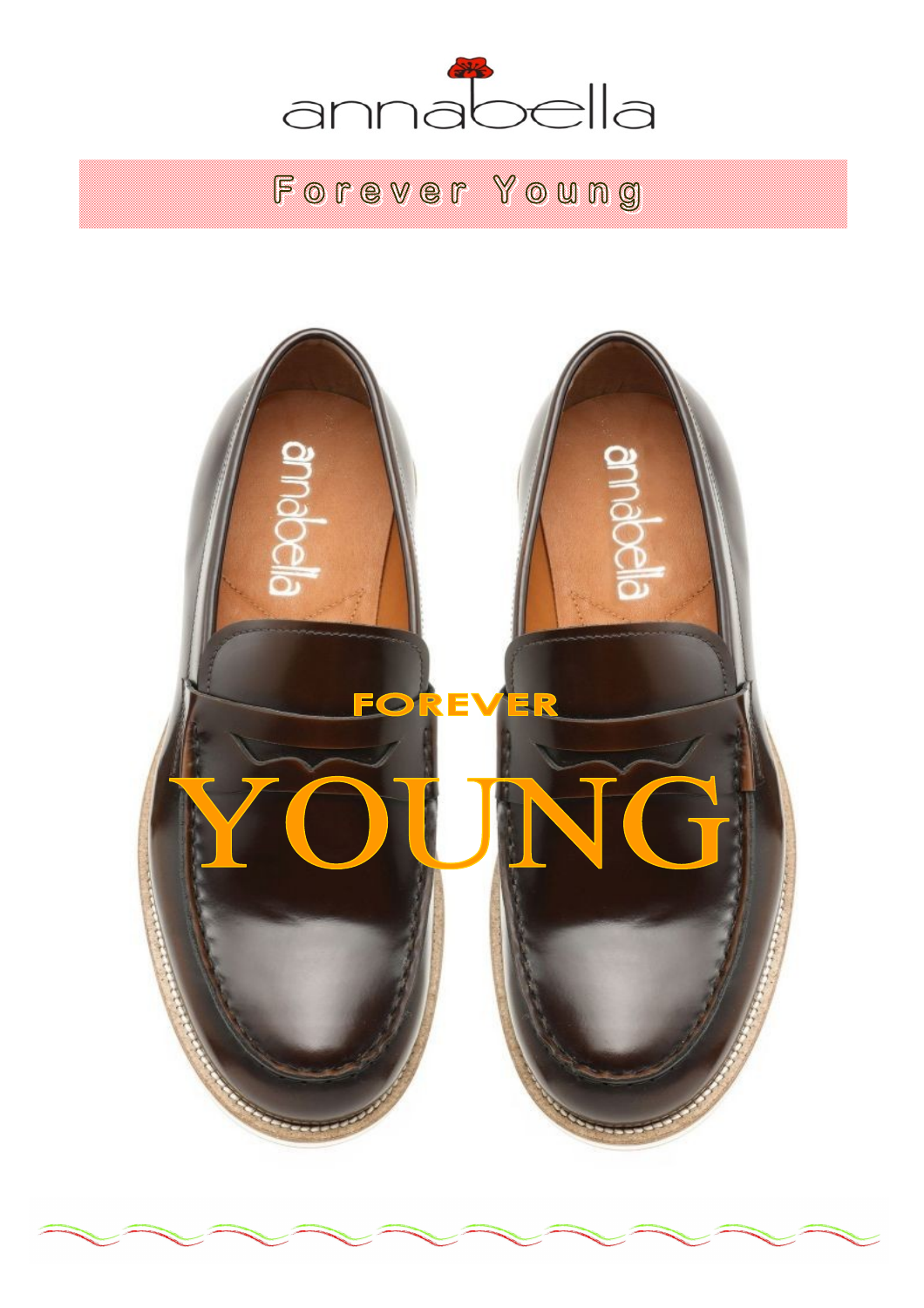

### 5345 **BARRET**



| Upper • Smoking   |  |
|-------------------|--|
| Color $\cdot$ 344 |  |
| Lining · Leather  |  |
| Sole • Synthetic  |  |
|                   |  |

## 6137 **BARRET**



| Upper · Smoking   |  |
|-------------------|--|
| Color $\cdot$ 344 |  |
| Lining • Leather  |  |
| Sole · Synthetic  |  |
|                   |  |

## 7464 **BARROS**



| Upper - JACKYE     |  |
|--------------------|--|
| Color $\cdot$ 8592 |  |
| Lining · Textile   |  |
| Sole • Syntetic    |  |
|                    |  |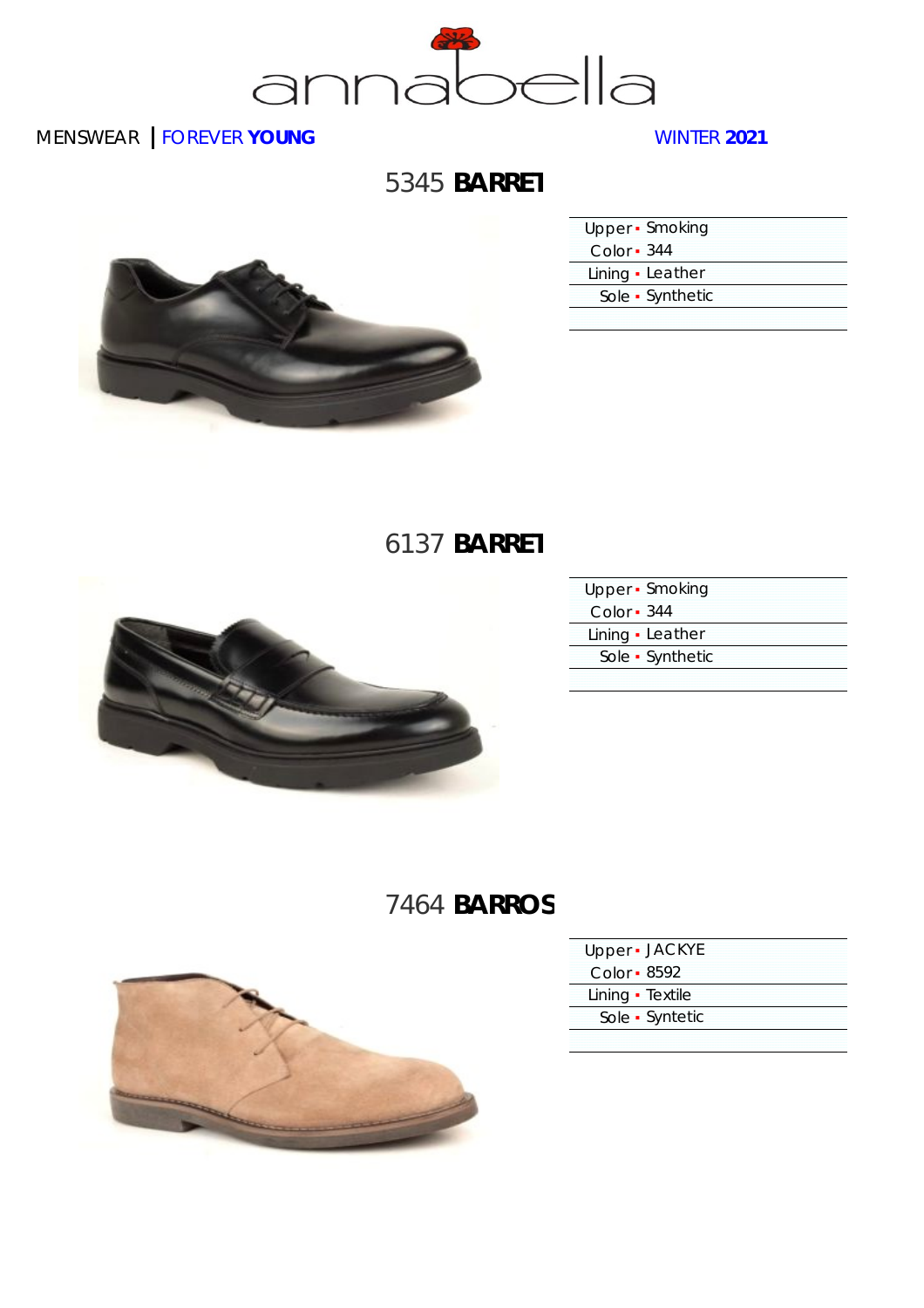

## 7487 **BARROS**



| Upper · Jackye   |  |
|------------------|--|
| Color • 8591     |  |
| Lining · Leather |  |
| Sole • Synthetic |  |
|                  |  |

7836 **BOSE**



| Upper - Nabuk            |  |
|--------------------------|--|
| Color - NERO /NERO /NERO |  |
| Lining · Textile         |  |
| Sole • Synthetic         |  |
|                          |  |

## 7836 **BOSE**



| Upper - Velour     |
|--------------------|
| Color - 172 / 1799 |
| Lining • Textile   |
| Sole · Synthetic   |
|                    |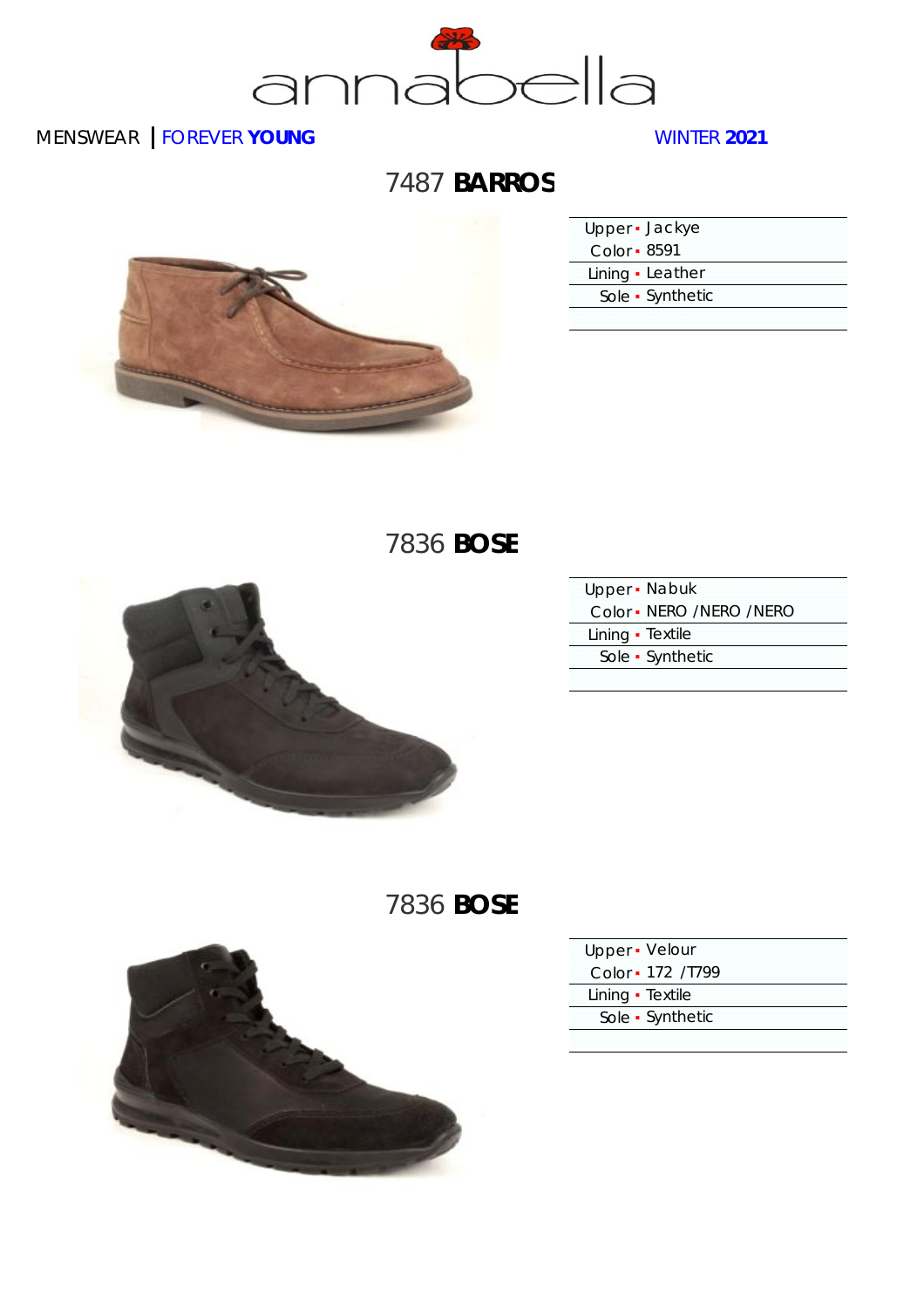

## 7425 **DANIELS**



| Upper • Grig              |  |
|---------------------------|--|
| Color - 1383 / EL39 / G63 |  |
| Lining • Leather          |  |
| Sole • Synthetic          |  |
|                           |  |

7524 **FUEL**



| Upper - VELOUR     |  |
|--------------------|--|
| Color - 682 /B3    |  |
| Lining • Synthetic |  |
| Sole • Eva         |  |
|                    |  |

## 7538 **FUEL**



| Upper · Velour            |  |
|---------------------------|--|
| Color - 682 / EL29 / G142 |  |
| Lining • Synthetic        |  |
| Sole • Synthetic          |  |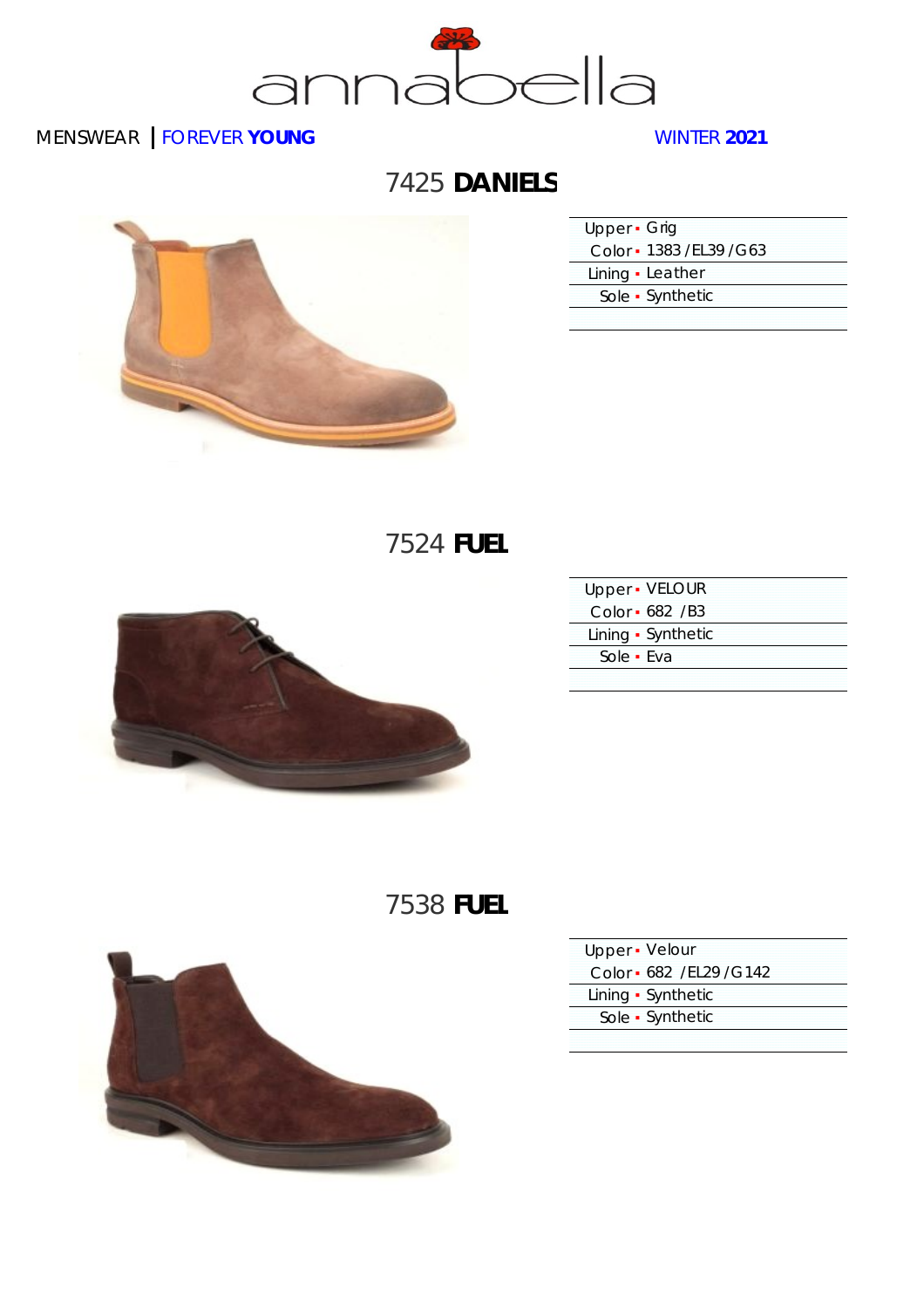

4109 **GARDEN**



| Upper • Tod        |  |
|--------------------|--|
| Color - 4537       |  |
| Lining • Synthetic |  |
| Sole • Synthetic   |  |
|                    |  |

### 4665 **GARDEN**



| Upper - Tod      |  |
|------------------|--|
| Color $-4530$    |  |
| Lining • Leather |  |
| Sole • Synthetic |  |
|                  |  |

## 6105 **GARDEN**



- Upper Tod
- Color 4531 /B226
- Lining Leather
- Sole Synthetic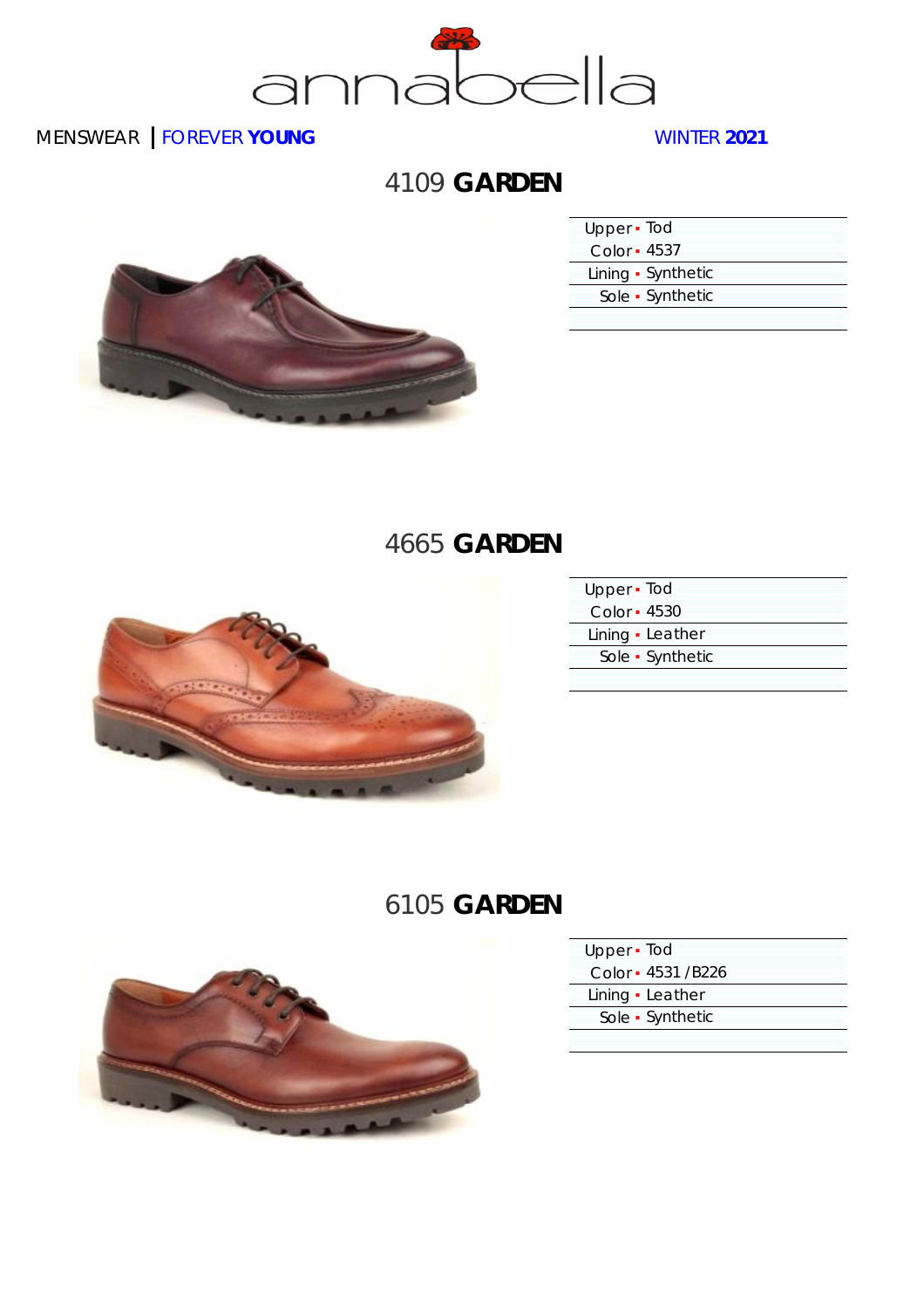

### 5427 **GEREMY**



| Upper • Smoking  |  |
|------------------|--|
| Color - 344      |  |
| Lining · Leather |  |
| Sole • Synthetic |  |
|                  |  |

#### 5473 **GEREMY**



| Upper · Smoking   |  |
|-------------------|--|
| Color - 344 /NERO |  |
| Lining • Leather  |  |
| Sole • Synthetic  |  |
|                   |  |

## 7603 **JERSON**



- Upper Vitello
- Color BIANCO/CANNA
- Lining Synthetic
- Sole Synthetic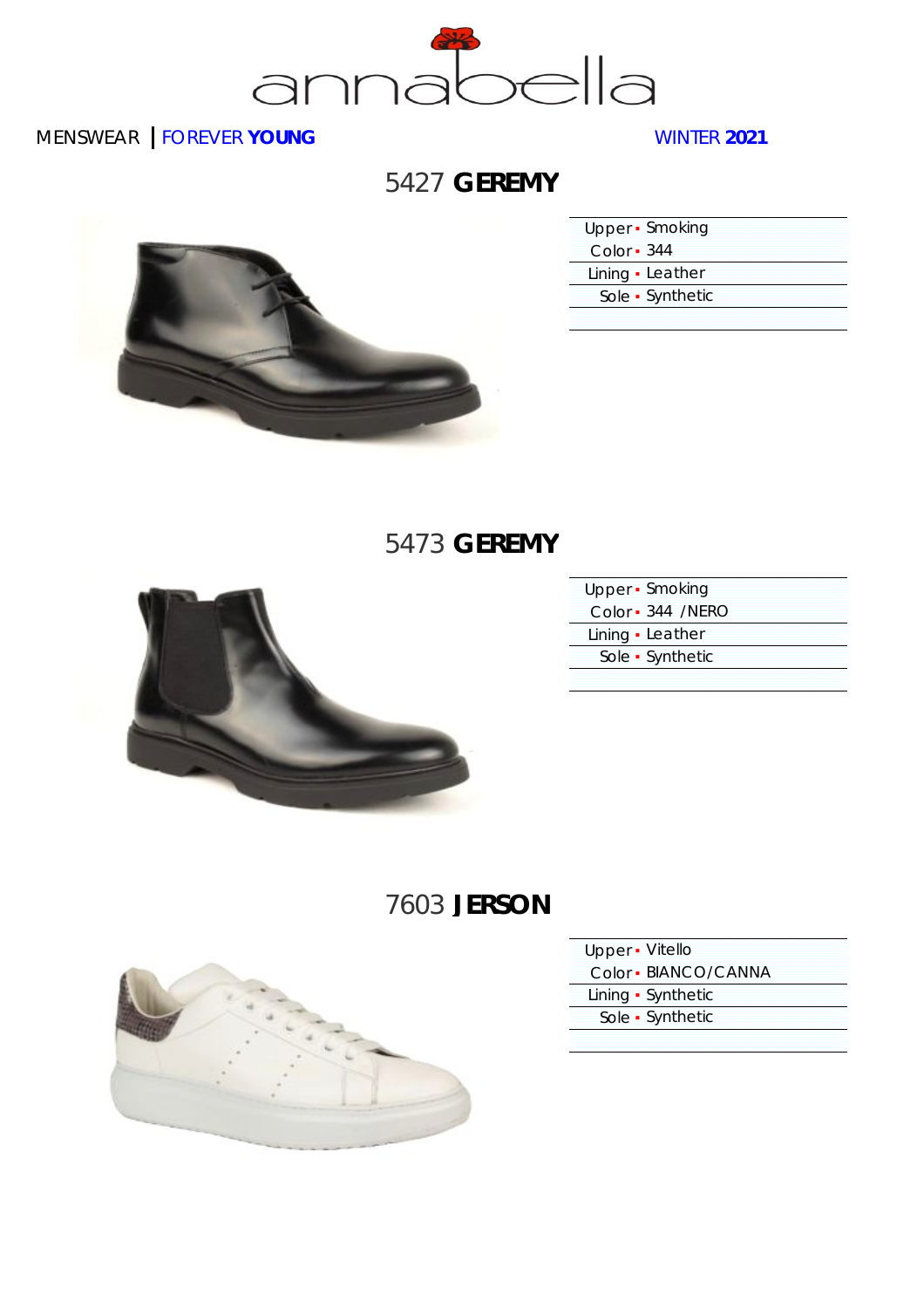

7956 **JONESY**



| Upper · Maori              |  |
|----------------------------|--|
| Color - 2620 / 1335 / 6774 |  |
| Lining • Leather           |  |
| Sole • Synthetic           |  |
|                            |  |

2578 **KIT**



| Upper · Smoking   |  |
|-------------------|--|
| Color - 344 / G20 |  |
| Lining · Textile  |  |
| Sole • Synthetic  |  |
|                   |  |

## 7952 **LUDWIG**



- Upper Maori
- Color 2620 /1716 /B3
- Lining Leather
- Sole Synthetic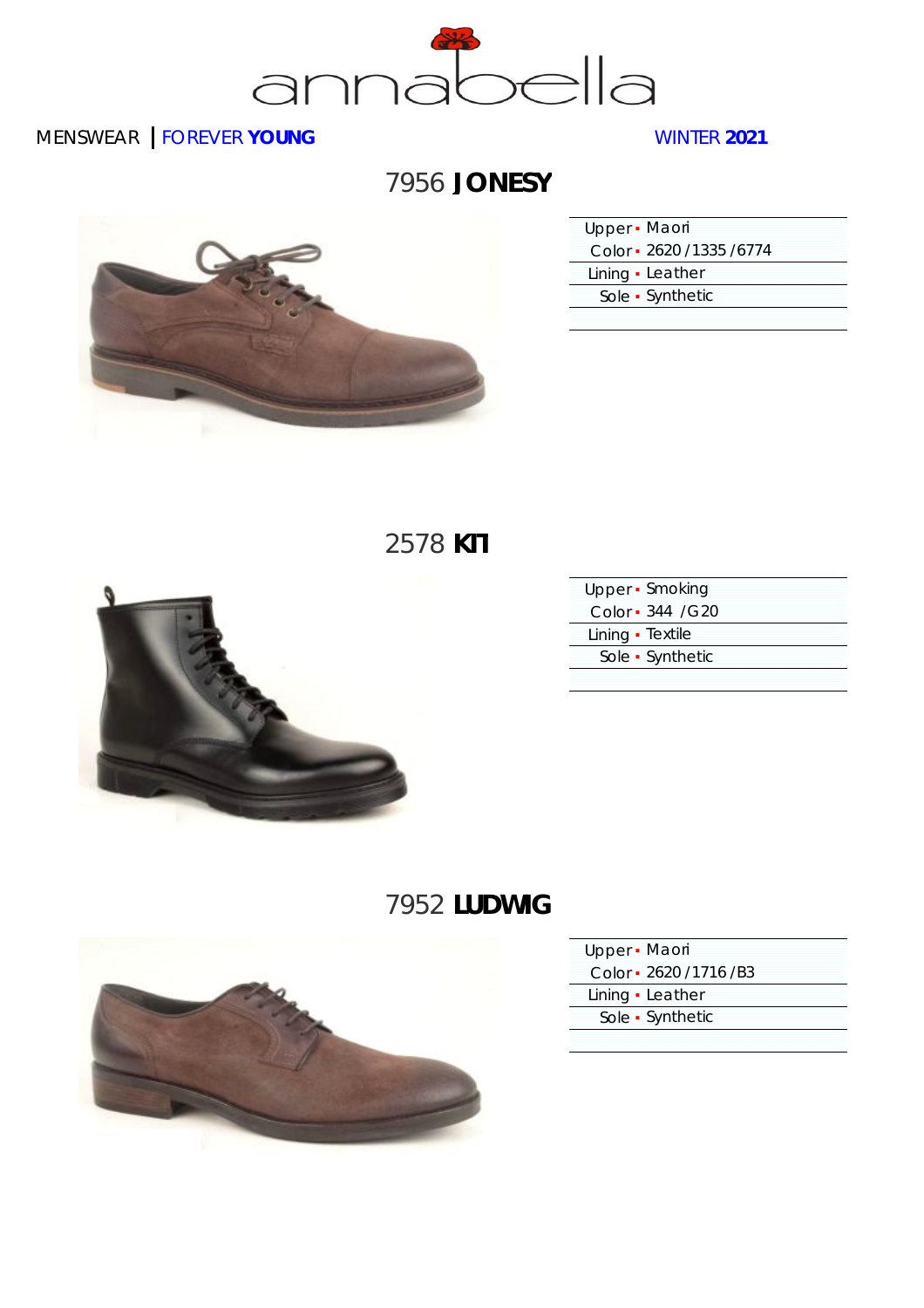

### 3844 **MADISON**



| Upper • Tod        |                  |
|--------------------|------------------|
| Color $\cdot$ 4533 |                  |
|                    | Lining • Leather |
|                    | Sole • Synthetic |
|                    |                  |

#### 3977 **MADISON**



| Upper - Vitello       |  |
|-----------------------|--|
| Color - NERO /B1 /G20 |  |
| Lining • Leather      |  |
| Sole • Synthetic      |  |
|                       |  |

## 6301 **MADISON**



| Upper · Tod |  |
|-------------|--|
|             |  |

Color ▪ 4537 /E166

Lining • Leather

Sole ▪ Synthetic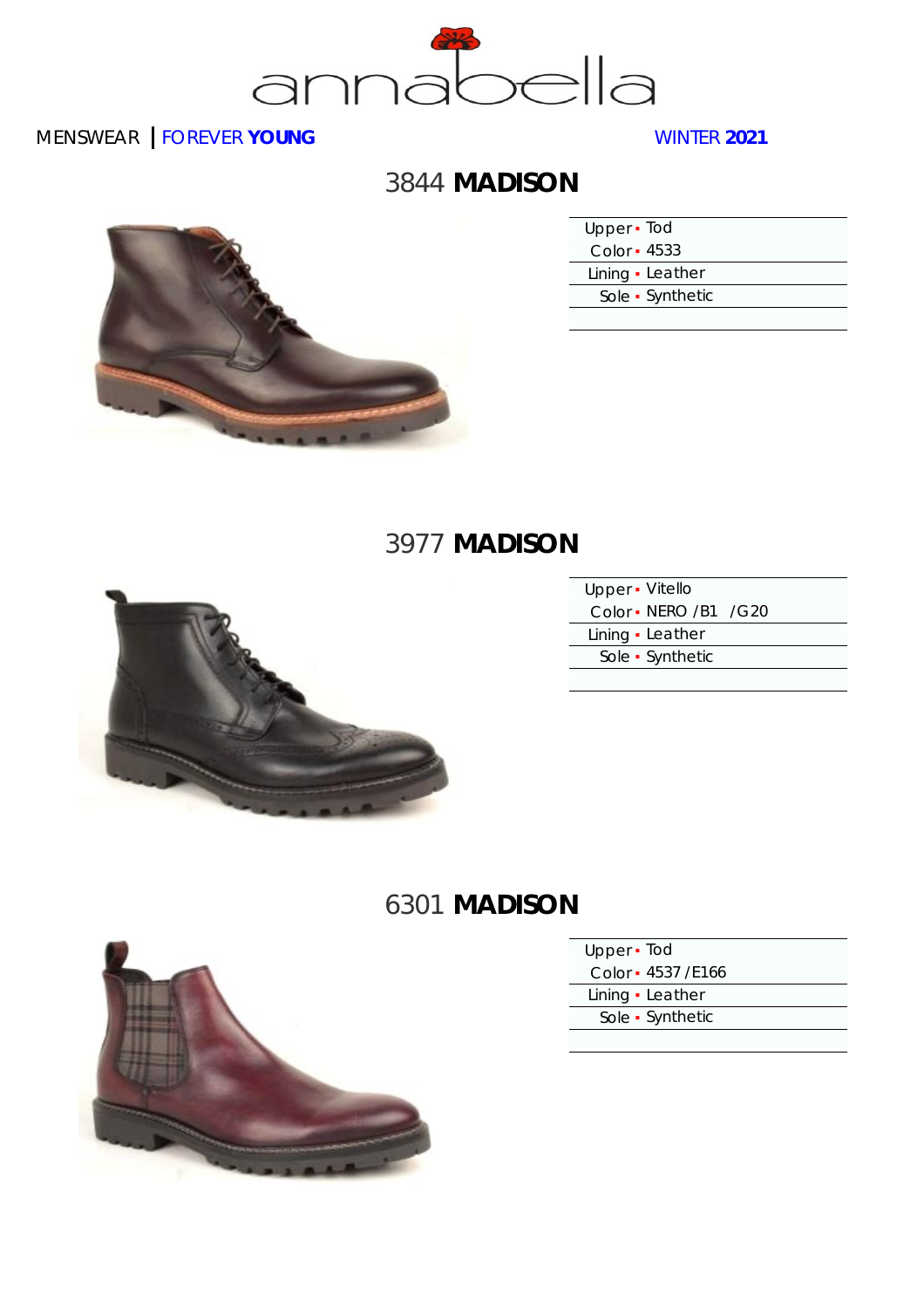

## 7892 **MADISON**



| Upper - Herby    |  |
|------------------|--|
| Color • NERO     |  |
| Lining • Textile |  |
| Sole • Synthetic |  |

### 7895 **MADISON**



| Upper - Vitello    |
|--------------------|
| Color - NERO / G20 |
| Lining • Synthetic |
| Sole • Synthetic   |
|                    |

## 7953 **MATRIX**



| Upper · Wiki     |  |
|------------------|--|
| Color • 6774     |  |
| Lining · Leather |  |
| Sole • Synthetic |  |
|                  |  |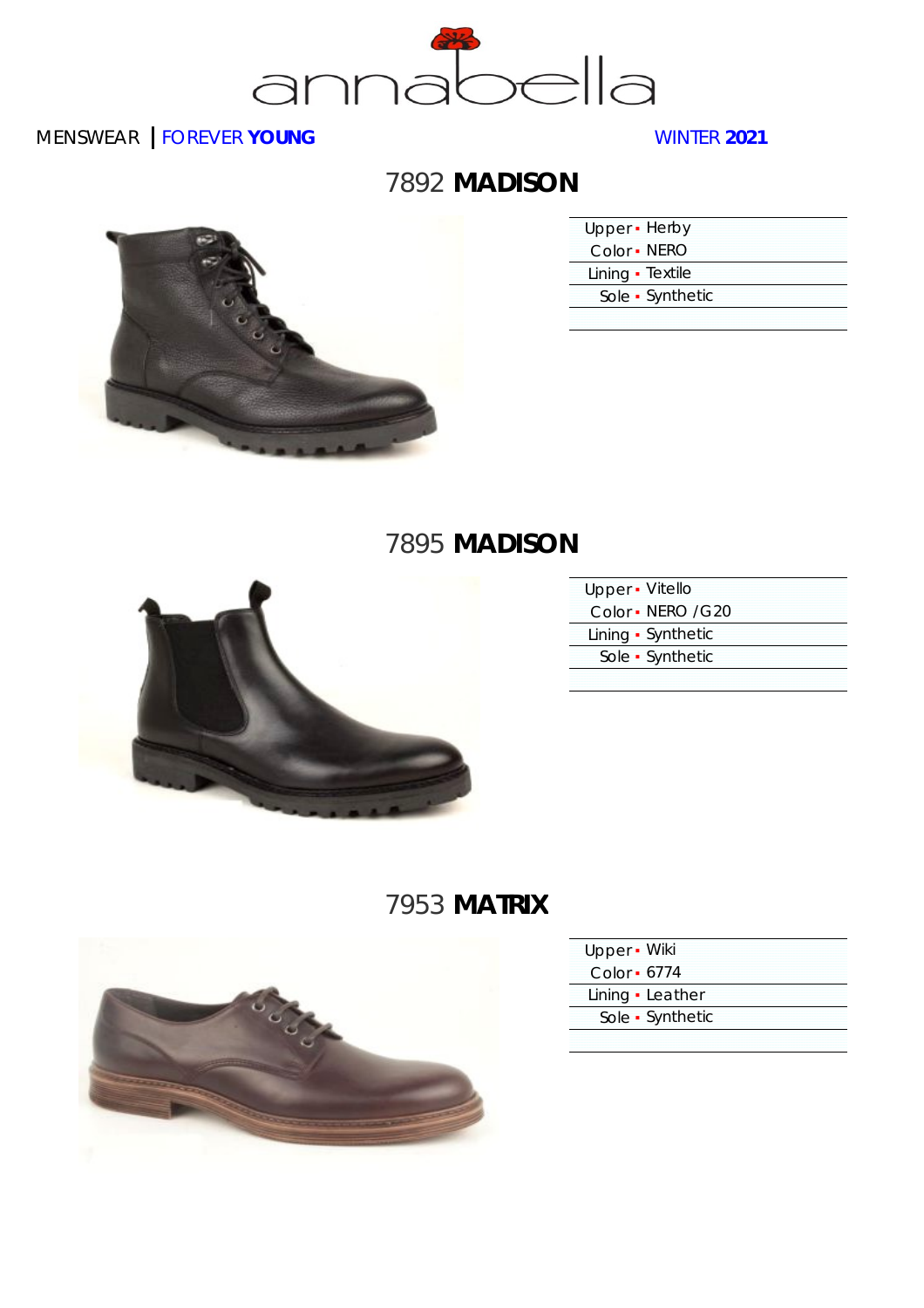

4752 **MIGUEL**



| Upper • Vitello  |                  |  |
|------------------|------------------|--|
| Color - NERO     |                  |  |
| Lining · Textile |                  |  |
|                  | Sole • Synthetic |  |
|                  |                  |  |

## 7827 **MIGUEL**



| Upper - Velour             |  |
|----------------------------|--|
| Color - 9036 / 1768 / 1323 |  |
| Lining · Textile           |  |
| Sole • Synthetic           |  |
|                            |  |

## 7832 **MIGUEL**



| Upper · Velour           |  |
|--------------------------|--|
| Color • 682 / C19 / 1323 |  |
| Lining • Textile         |  |

Sole ▪ Synthetic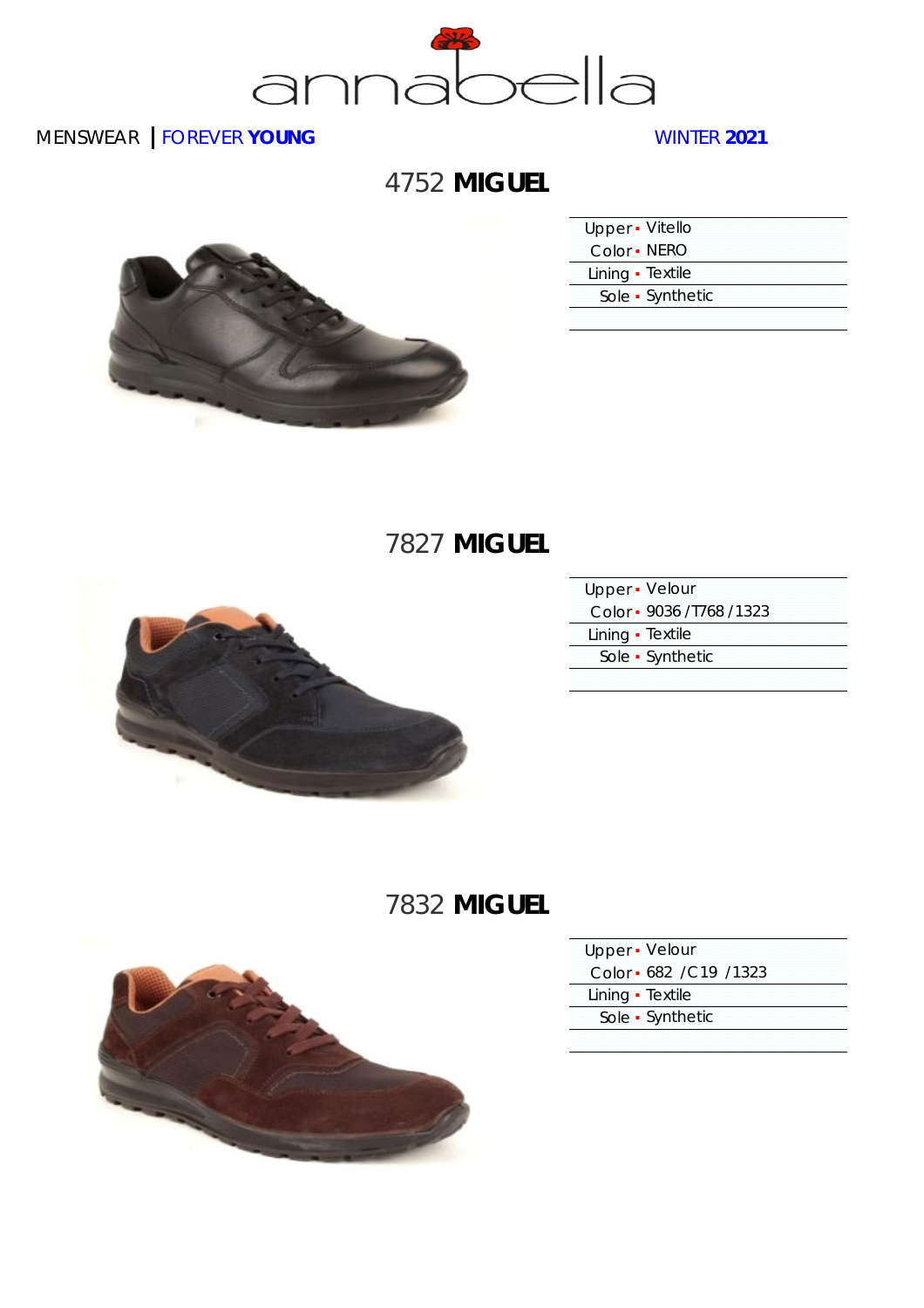

### 5424 **PORTER**



| Upper • TEOS     |  |
|------------------|--|
| Color - 8103     |  |
| Lining · Leather |  |
| Sole - Eva       |  |
|                  |  |

## 5429 **PORTER**



| Upper - TEOS     |  |
|------------------|--|
| Color • 8102     |  |
| Lining · Leather |  |
| Sole • Eva       |  |
|                  |  |

## 6094 **PORTER**



| Upper - TEOS |                  |
|--------------|------------------|
| Color • 8101 |                  |
|              | Lining · Leather |
| Sole • Eva   |                  |
|              |                  |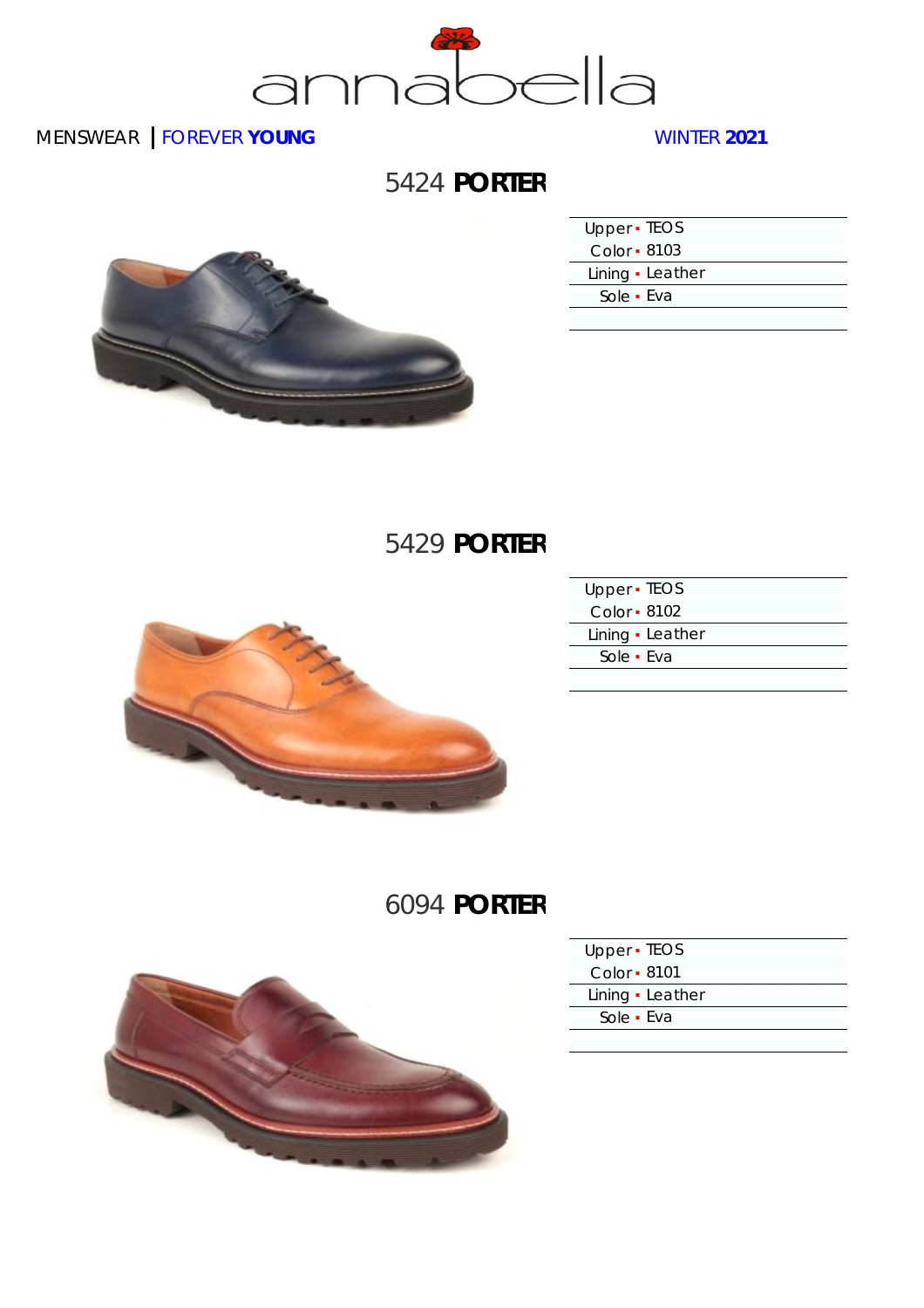

#### 6994 **PORTER**



| Upper • TEOS |                    |
|--------------|--------------------|
|              | Color - 8101 / B12 |
|              | Lining · Leather   |
| Sole • Eva   |                    |
|              |                    |

#### 4494 **SAUBER**



| Upper • Smoking   |  |
|-------------------|--|
| Color - 344 / G20 |  |
| Lining · Textile  |  |
| Sole • Synthetic  |  |
|                   |  |

## 7906 **SQUARE**



| Upper · Maori      |  |
|--------------------|--|
| Color • 2624       |  |
| Lining • Synthetic |  |
| Sole · Synthetic   |  |
|                    |  |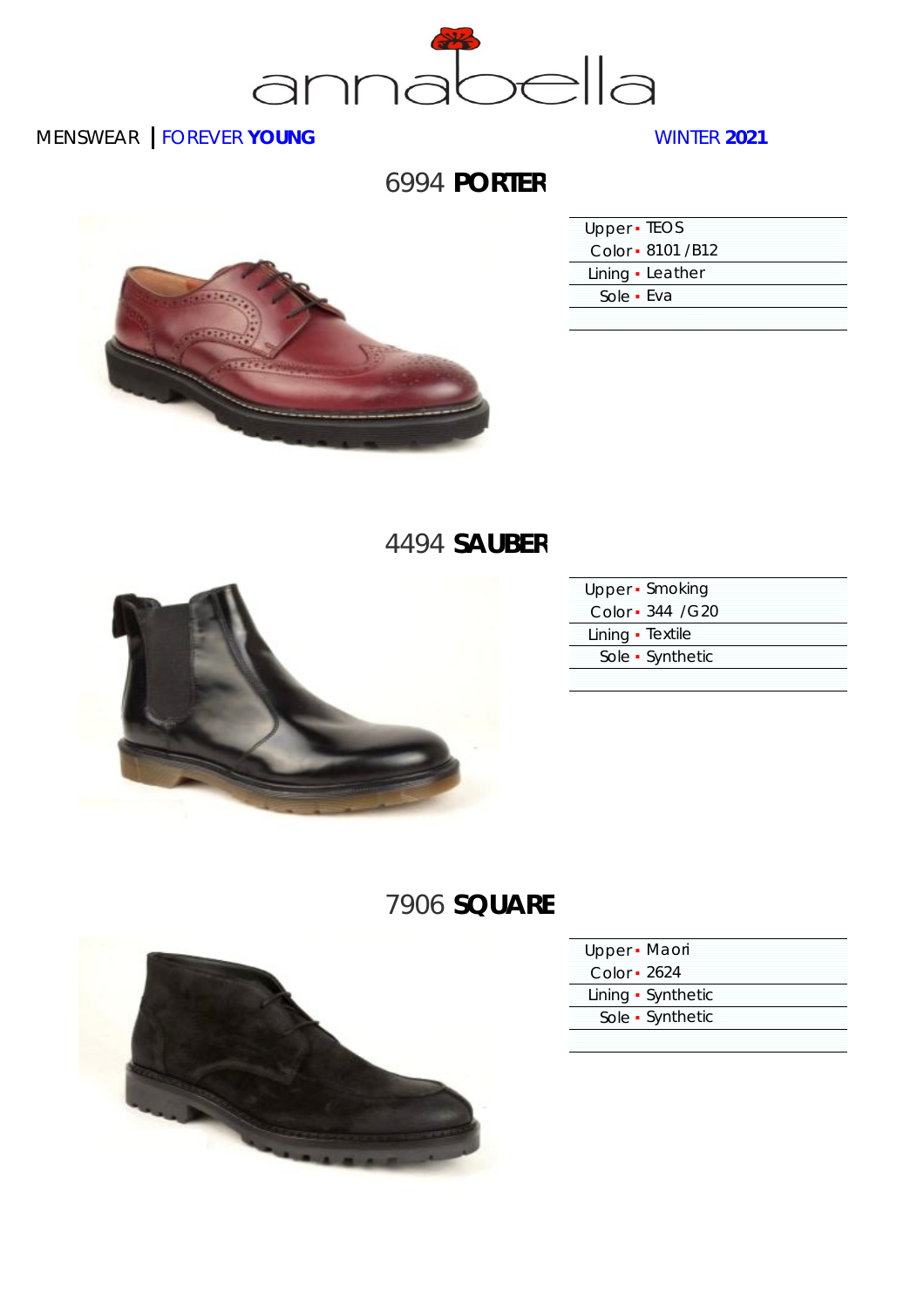

## 7907 **SQUARE**



| Upper • Velour   |  |
|------------------|--|
| Color - 4744     |  |
| Lining • Leather |  |
| Sole • Synthetic |  |
|                  |  |

## 7954 **STING**



| Upper - Velour                  |  |
|---------------------------------|--|
| Color - 9036 / 5551 / 1332 / B9 |  |
| Lining · Leather                |  |
| Sole • Synthetic                |  |
|                                 |  |

## 7429 **TOM**



| Upper • Smoking    |  |
|--------------------|--|
| Color • 344 M      |  |
| Lining • Synthetic |  |
| Sole • Synthetic   |  |
|                    |  |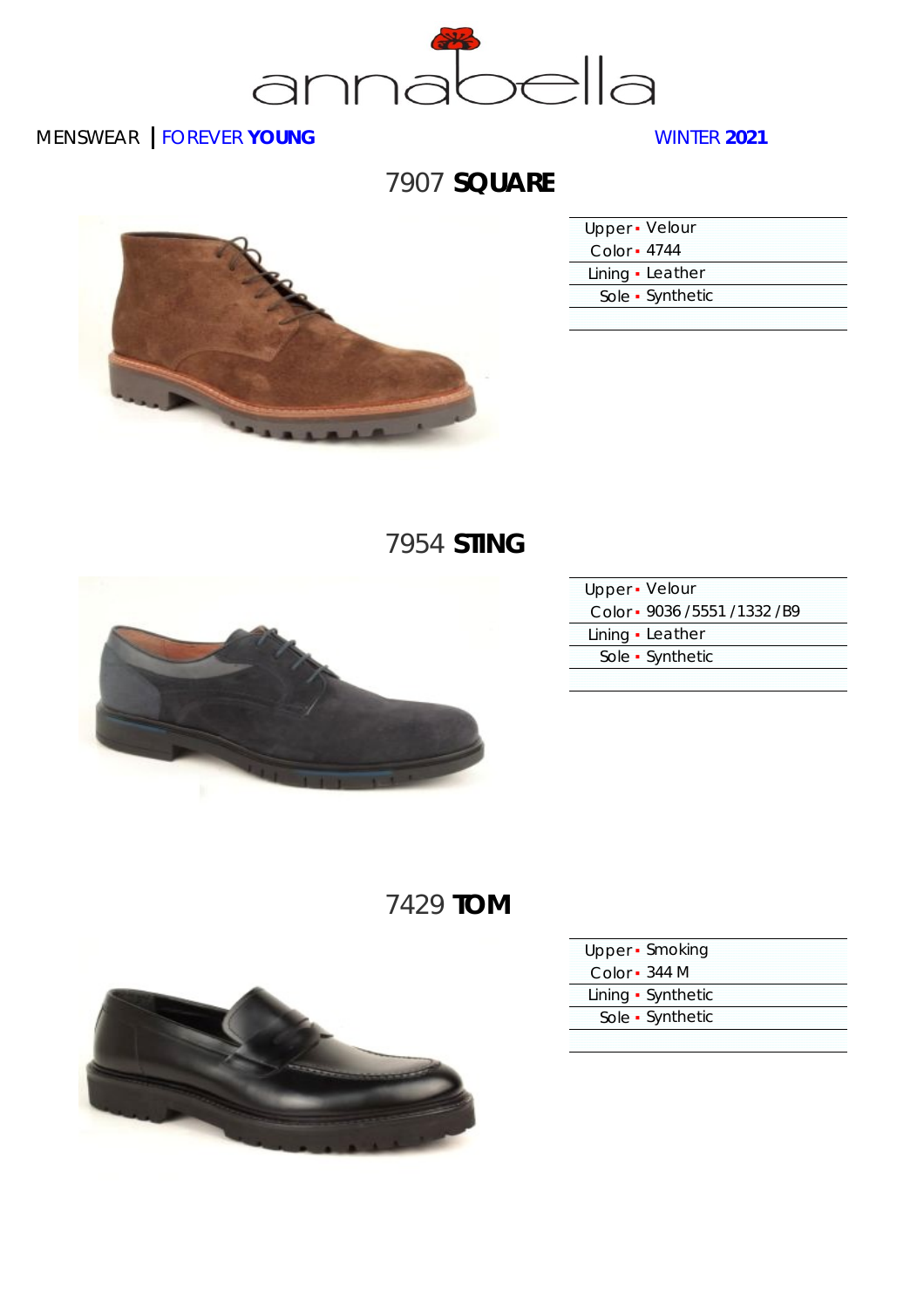

7532 **TOM**



| Upper • Tod        |
|--------------------|
| Color - 4533       |
| Lining • Synthetic |
| Sole • Synthetic   |
|                    |

## 7576 **TOM**



| Upper • Grig     |  |
|------------------|--|
| Color • 1381     |  |
| Lining · Leather |  |
| Sole • Synthetic |  |
|                  |  |

## 7888 **TOM**



| Upper • Vitello    |  |
|--------------------|--|
| Color • NERO /172  |  |
| Lining • Synthetic |  |
| Sole • Synthetic   |  |
|                    |  |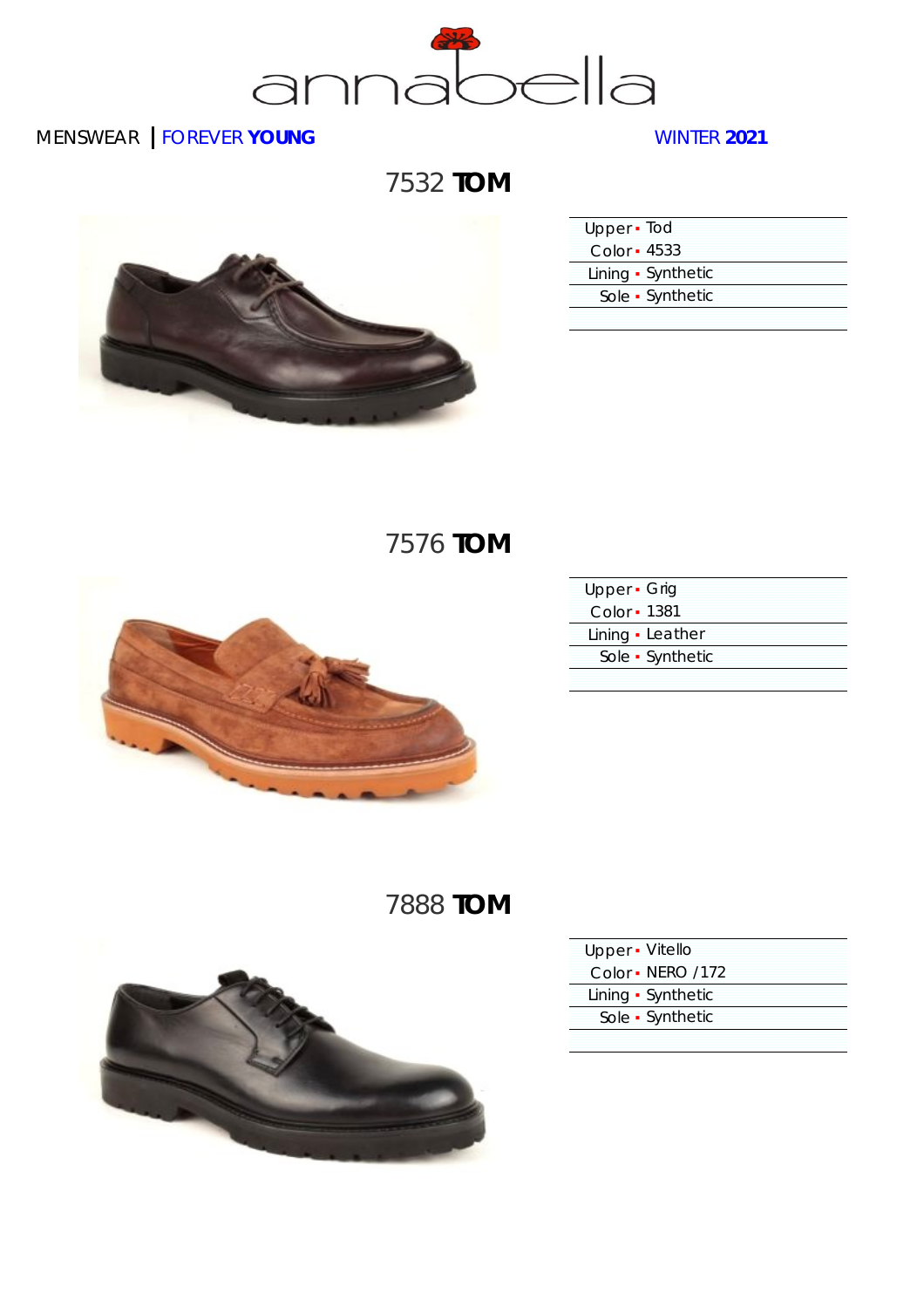

2413 **TOTEM**



| Upper • Smoking    |  |
|--------------------|--|
| Color - 5830       |  |
| Lining • Synthetic |  |
| Sole • Synthetic   |  |
|                    |  |

### 3708 **TOTEM**



|               | Upper • Smoking    |
|---------------|--------------------|
| $Color - 344$ |                    |
|               | Lining • Synthetic |
|               | Sole • Synthetic   |
|               |                    |

## 4912 **TYLER**



| Upper · Cancun            |  |
|---------------------------|--|
| Color - 3009 / EL74 / G73 |  |
| Lining · Textile          |  |
| Sole • Synthetic          |  |
|                           |  |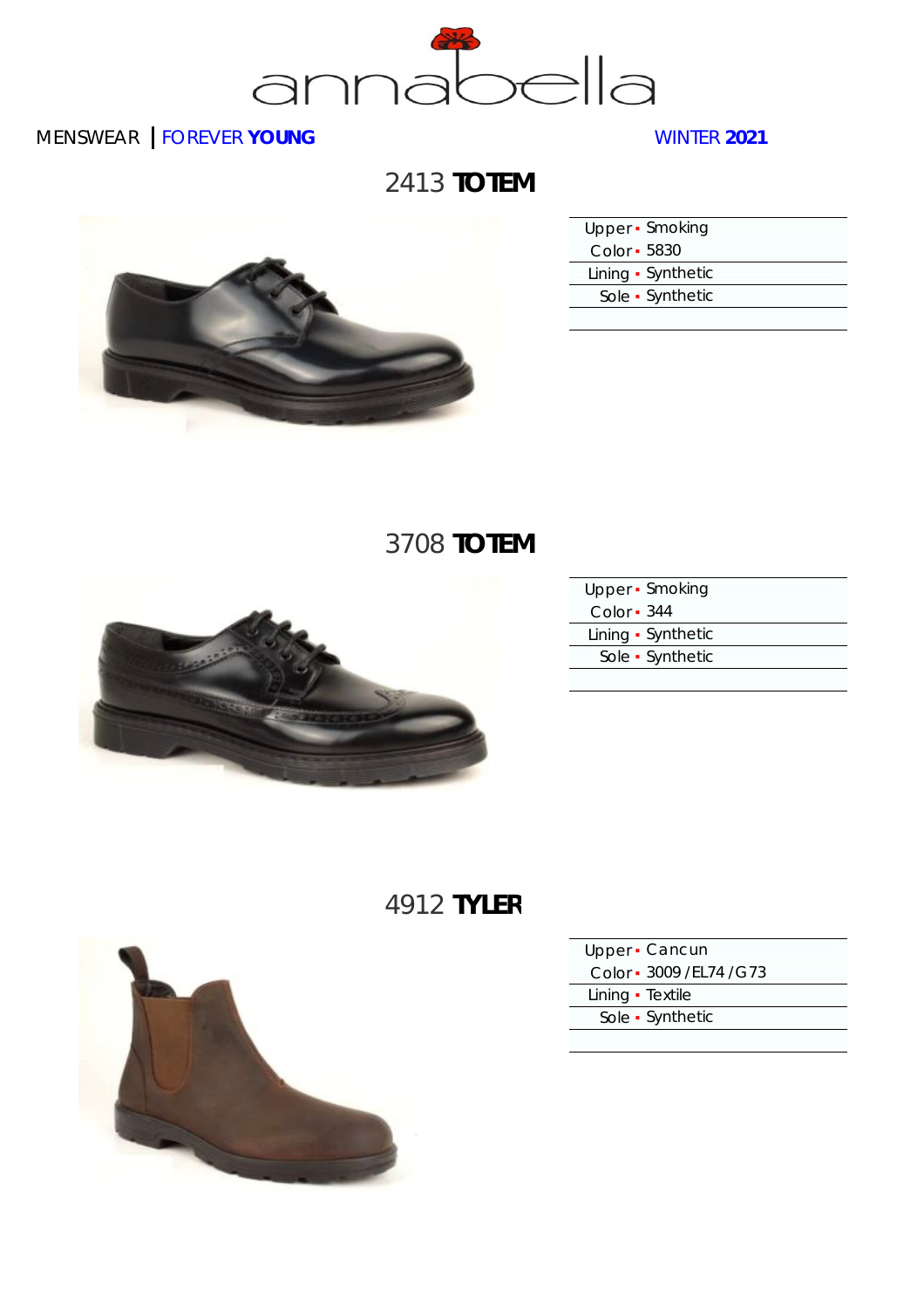

4912 **TYLER**

#### Upper • Cancun Color ▪ NERO /NERO /G118 Lining • Textile Sole ▪ Synthetic

#### 4912 **TYLER**



| Upper - Texas            |  |
|--------------------------|--|
| Color - TAN / EL29 / G73 |  |
| Lining · Textile         |  |
| Sole • Synthetic         |  |
|                          |  |

### 6328 **TYLER**



| Upper • Cancun |  |
|----------------|--|
|----------------|--|

Color ▪ 3009 /TDM

Lining • Textile

Sole ▪ Synthetic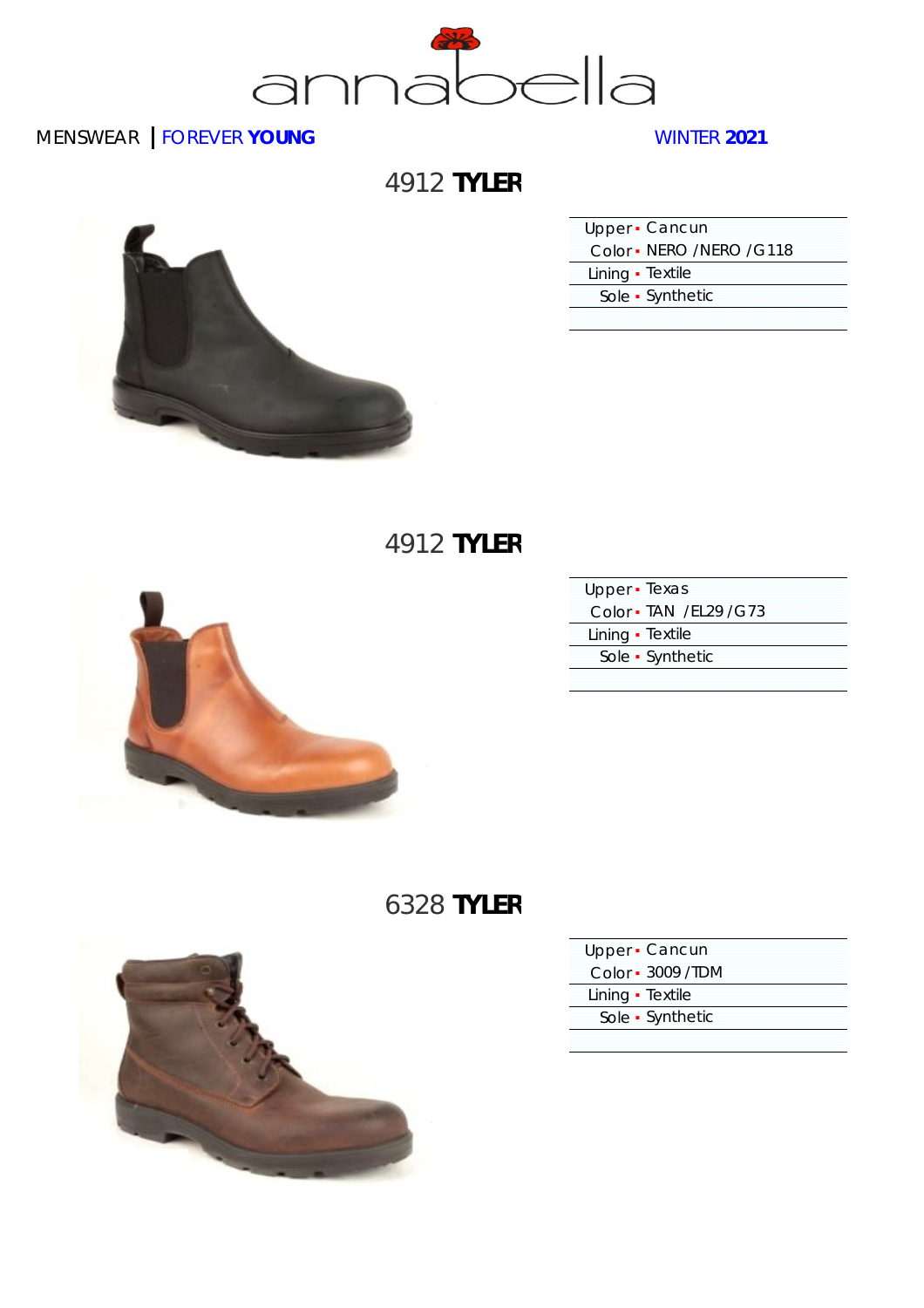

7887 **TYLER**

| Upper · Tod                 |  |
|-----------------------------|--|
| Color - Nero/Bordò/Nero/G20 |  |
| Lining • Textile            |  |
| Sole • Synthetic            |  |

### 7887 **TYLER**



| Upper - Tod                   |  |
|-------------------------------|--|
| Color - Nero/Arancio/Nero/G20 |  |
| Lining · Textile              |  |
| Sole • Synthetic              |  |
|                               |  |

### 7887 **TYLER**



- Upper Cancun
- Color 3008/Giallo/EL29/G21
- Lining Textile
- Sole Synthetic